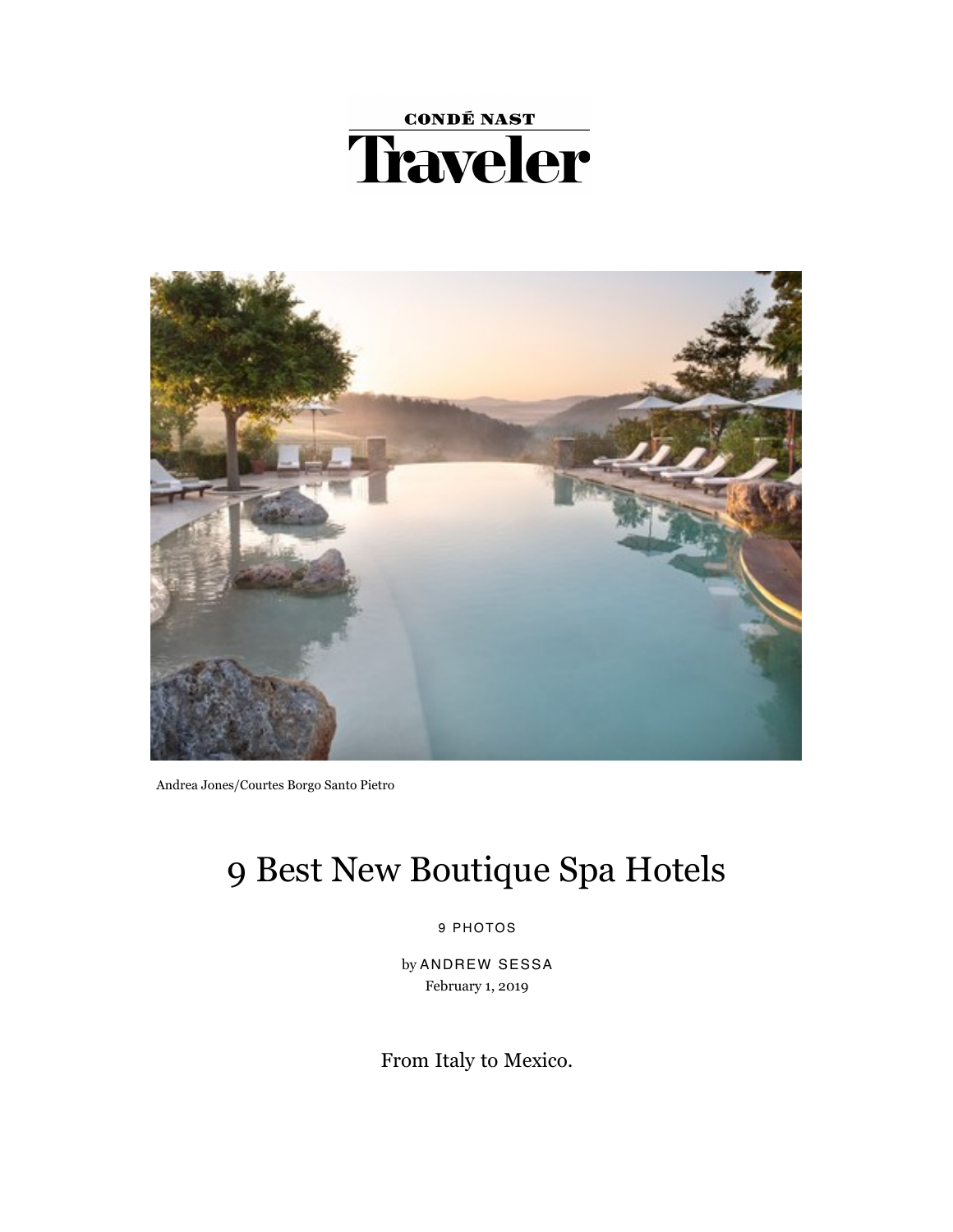Some of the most swoon-worthy new boutique hotel spas of the last year have emerged in relatively unlikely locations—and we love them all the more for it. An outdoor adventure-filled holiday in Peru's Sacred Valley, say, can now include massages and hydrotherapy in a repurposed 17th-century structure built on Incan foundations, and a long weekend in Upstate New York might feature yoga, spin and boot-camp classes, as well as extreme hiking and an introduction to intermittent fasting. Read on for plenty of unexpected discoveries and secret spots, all with surprisingly robust wellness offerings.



Courtesy Euphoria Retreat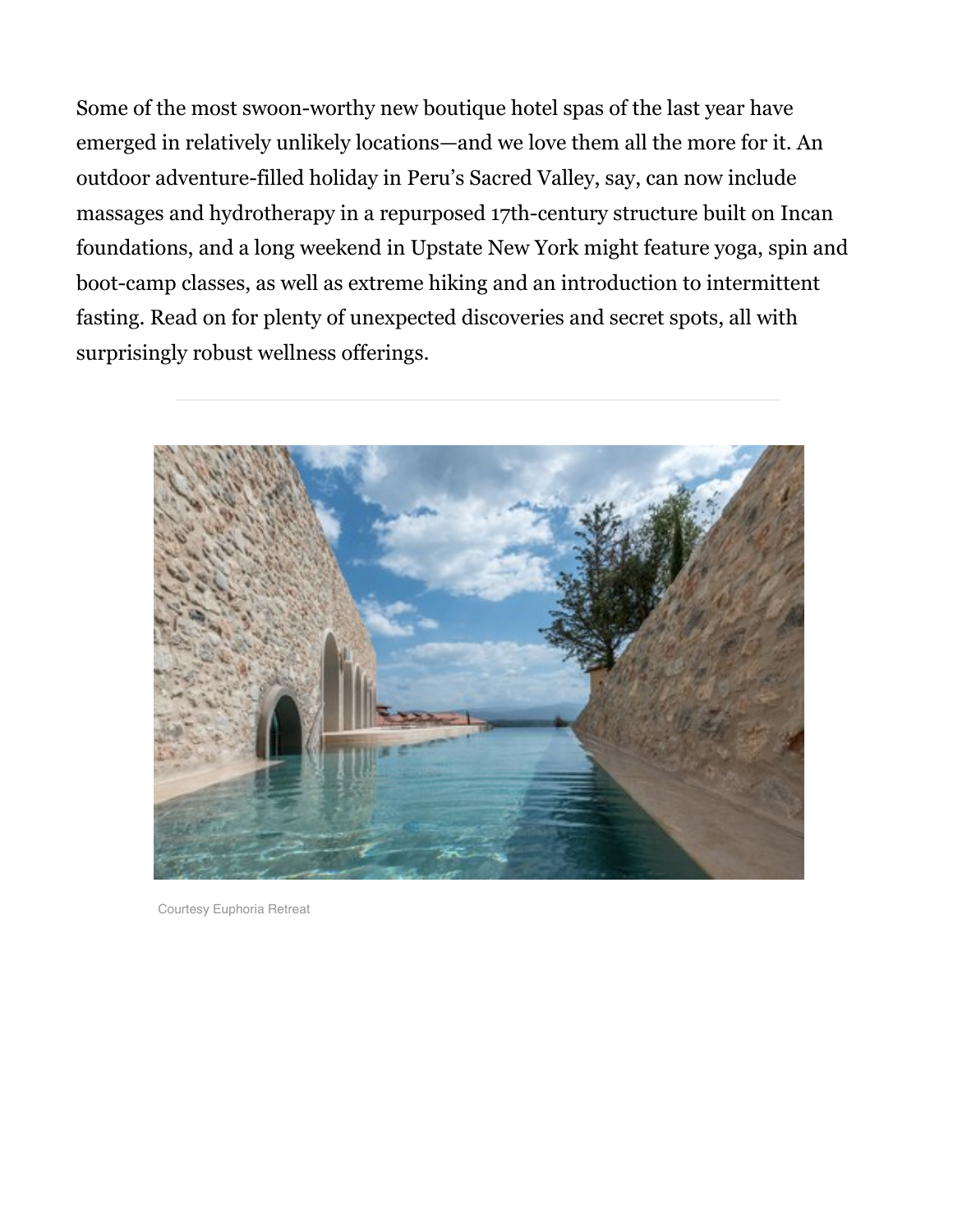### Euphoria Retreat, Mystras, Sparta, Greece

Founded by Marina Efraimoglou—a former bank head who trained in Chinese medicine following a cancer scare—this **45-room spot** ups the ante when it comes to **[Greek](https://www.cntraveler.com/gallery/reasons-to-visit-the-greek-islands)** destination spas, bringing to the country something on par with Spain's SHA Wellness. Here, set among the inland mountains of the Peloponnese peninsula, rather than on the more expected Aegean shores, sits a holistic spa as focused on healing as on pampering: For every relaxing forest bath, there can be a body-mending acupuncture appointment; for every plunge in the thermal pools, a meeting with the resident metabolic medicine expert.



Courtesy Explora Valle Sagrado

# Explora Valle Sagrado, Urquillos, Peru

Like Chablé Maroma, the new spa at this **two-year-old hotel**, another Readers' Choice Awards winner, is also built on ancient foundations—in this case, ones both figurative and literal. It occupies a large 17th-century, fresco-walled colonial house whose stone supports date back 200 years prior, to the time of the Incas who once farmed corn here. Now, guests who've spent days adventuring on the treks, trail walks, and bike rides for which Explora is known can treat themselves to downtime in the restored and repurposed Pumacahua Bath House. Named for the Peruvian independence fighter who once called it home, it sports a sauna, steam bath, and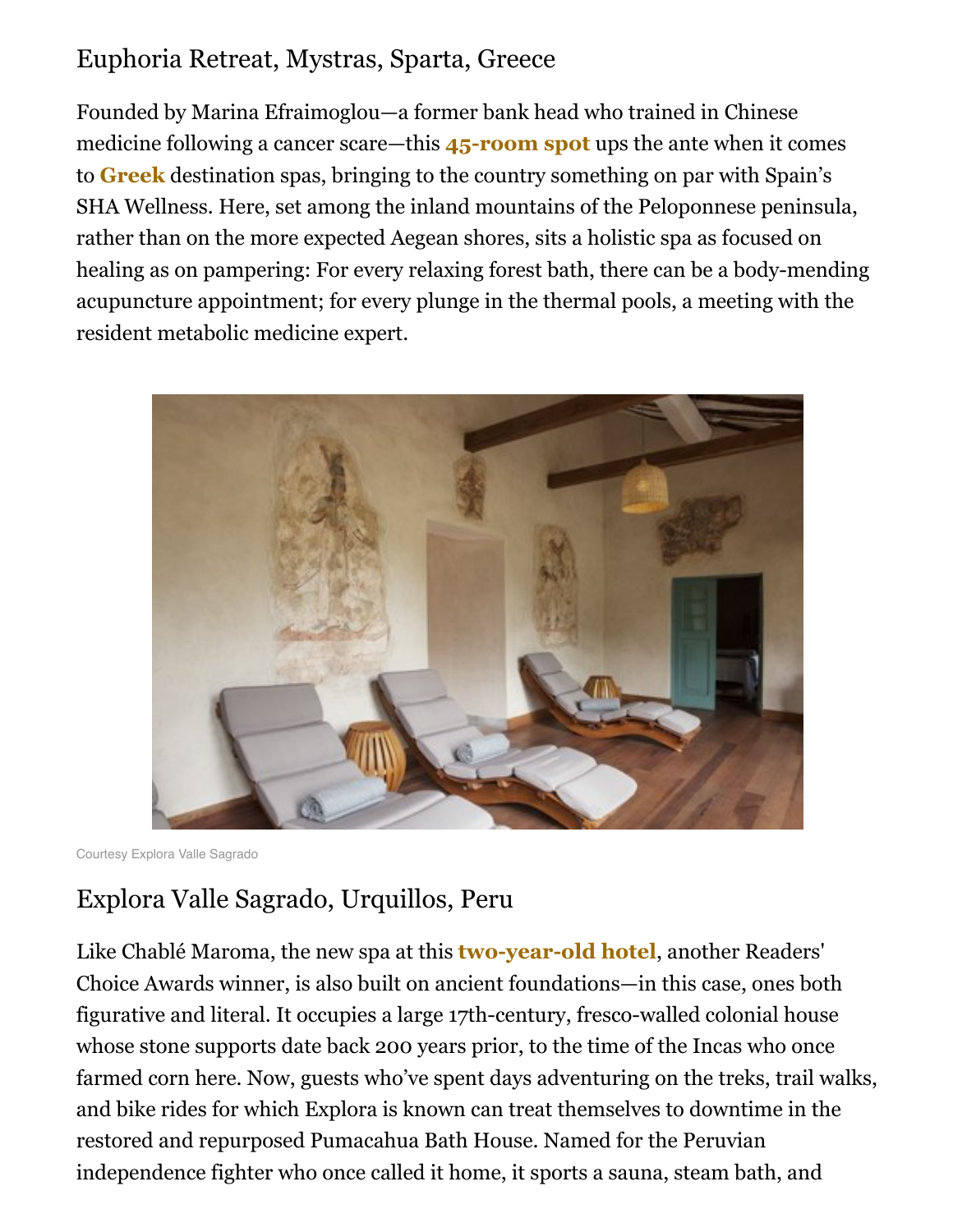relaxation areas, with pool and Jacuzzi outside, all complementing a menu of massage, reflexology and Reiki treatments.



Mike Heydon/Courtesy Marlborough Lodge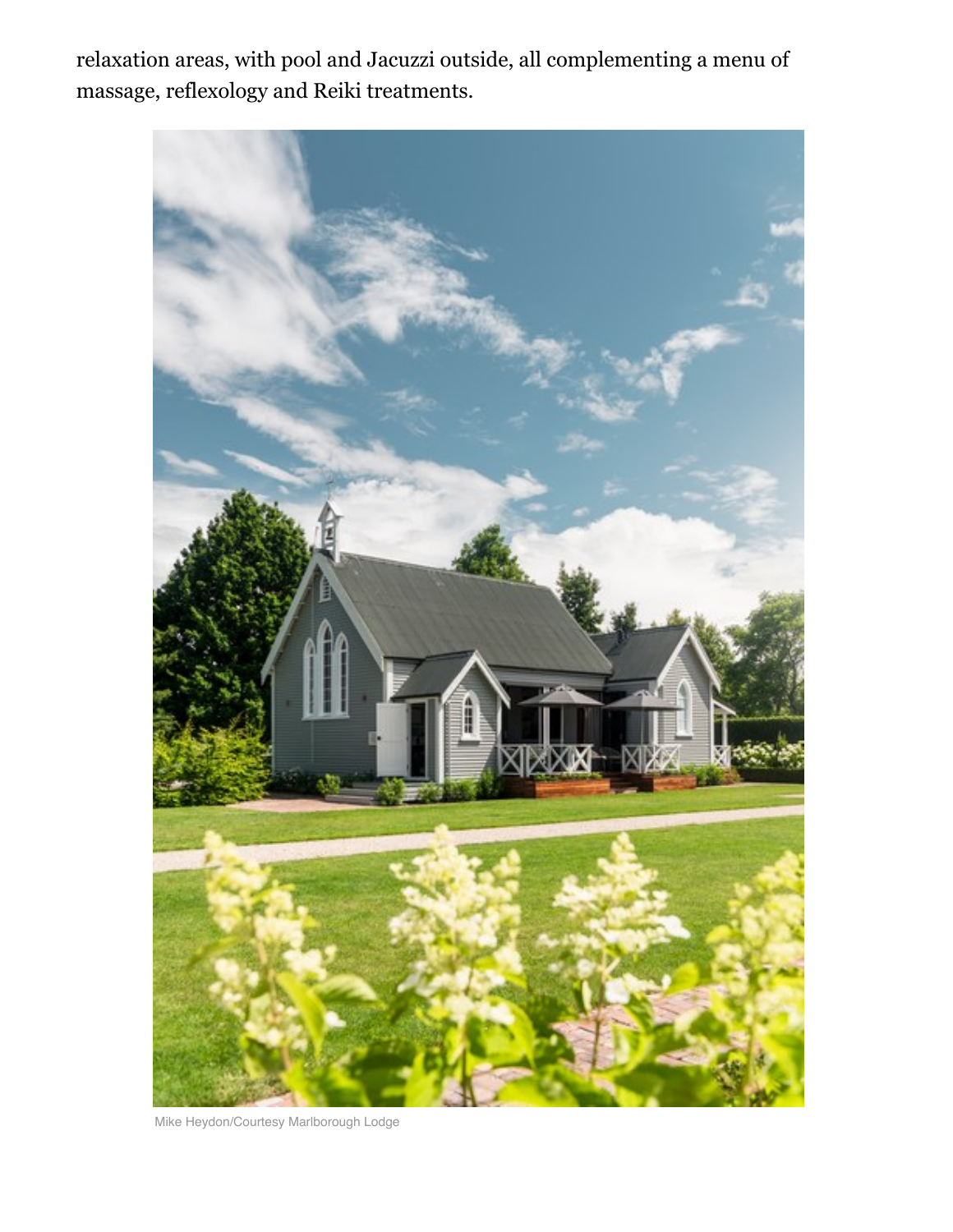## Marlborough Lodge, Blenheim, New Zealand

Found amid the prized vineyards of the region from which it takes its name, this tensuite, **two-year-old hotel** on New Zealand's South Island inaugurated its new standalone spa in November. The wellness space occupies a century-old former chapel on the property, which itself once served as a convent, and it remains a devotional space of a sort. The original vaulted beamed ceilings and stained-glass windows are in place, but now the chapel is as devoted to the salvation of the body as the spirit. Deep tissue, hot stone and relaxing massages, many using the purest of products from the country's oldest essential oil factory, tend to the aches and pains guests might experience after outdoor adventures like kayaking with dolphins and seals, hiking secluded coves, and biking through vineyards.



Courtesy Zuri Zanzibar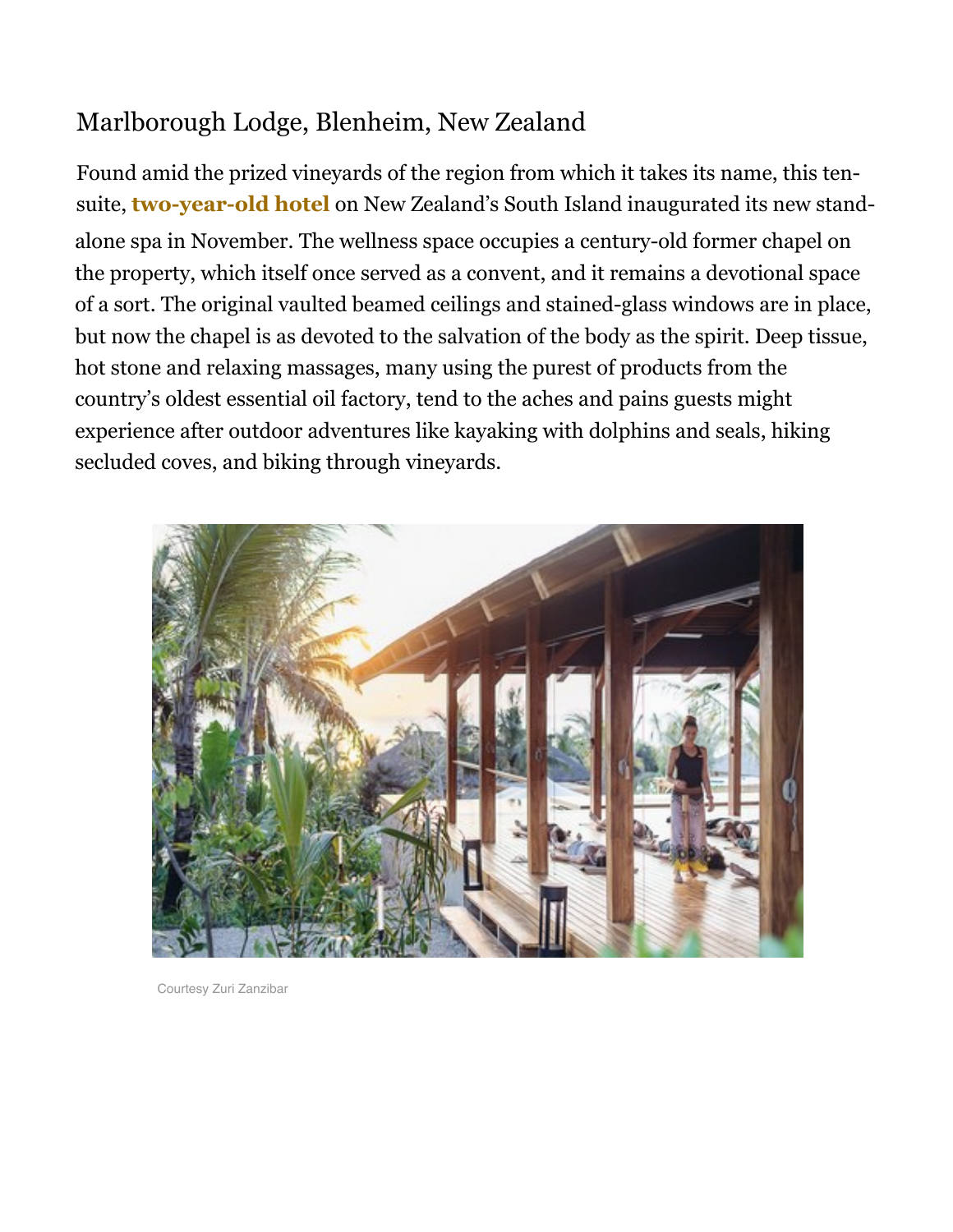## Zuri Zanzibar, Kendwa Zanzibar, Tanzania

The beachy island of Zanzibar now has a new spot to fly-and-flop following adventurous on-the-go safari stops elsewhere in East Africa. And, thanks to this **barefoot-chic retreat**, it doesn't have to be all flop (or flab) anymore. In addition to a three-pavilion spa offering facials, massage and more—all inspired by local spices and the natural surroundings—this member of Design Hotels promises an alfresco "wild fitness" gym, and yoga and meditation classes in an open-air sala surrounded by palms. The beachfront, mosaic-tiled infinity pool cries out for endless lap-swimming, too.



Courtesy Valley Rock Inn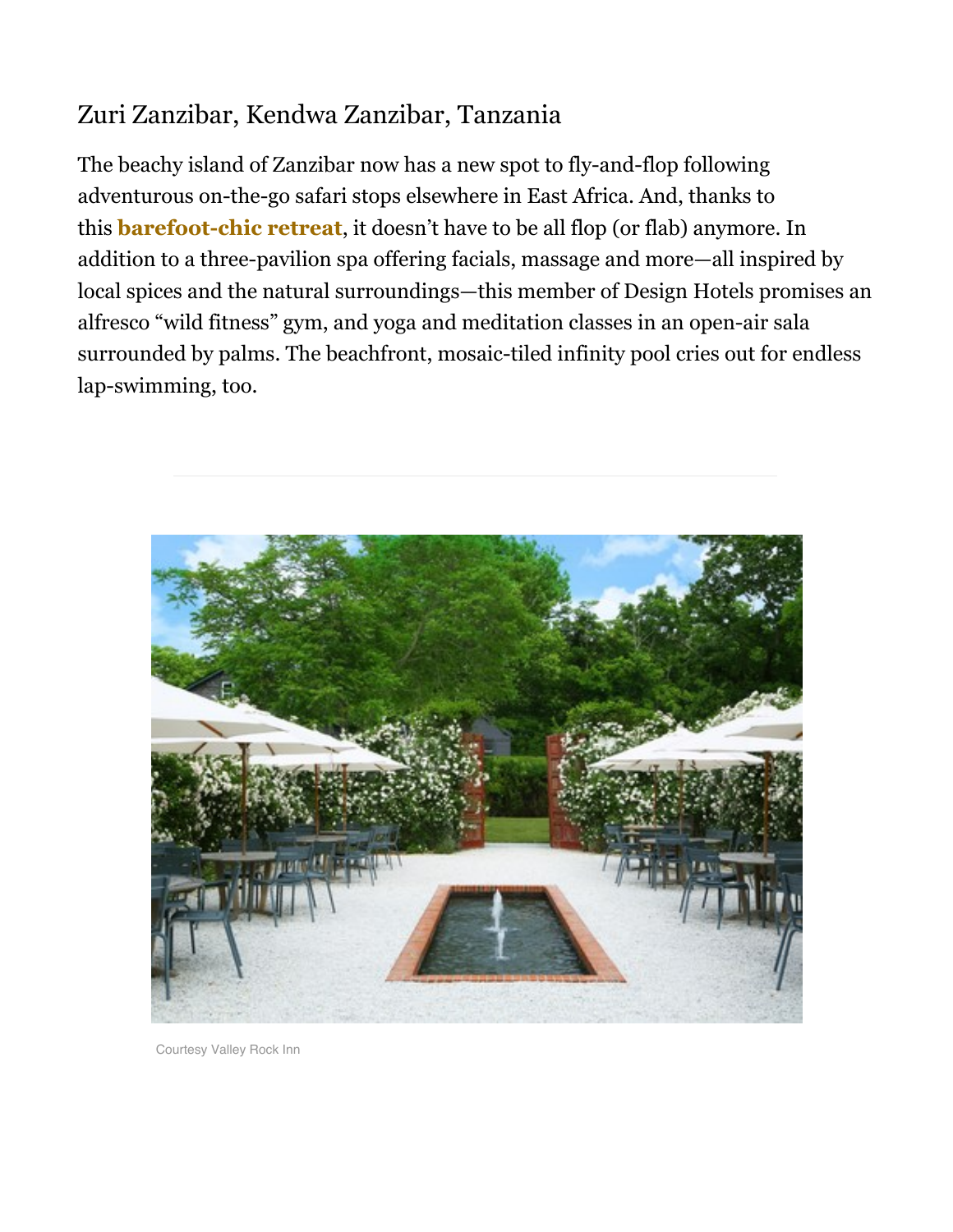# Valley Rock Inn & Mountain Club, Sloatsburg, New York

Created by tastemaker Michael Bruno—founder of online luxury goods marketplace 1stdibs—this **recently-opened retreat** sits poised to remake the lower Hudson River Valley as a luxe fitness and wellness destination. Massage rooms will make their debut just beyond the Olympic-sized pool this summer, but in the meantime, guests staying in the hotel's 17 rooms—divided among four historic cottages on three gardened acres—will find spin, yoga and bootcamp classes; a 7,000-square-foot gym; and road, mountain, and e-bikes. Bruno will soon launch intermittent fasting and mediation retreats, and guides are already at the ready for hiking, biking, snowshoeing and kayaking adventures that can cover some of the 70,000 acres of protected parkland adjacent to the property.

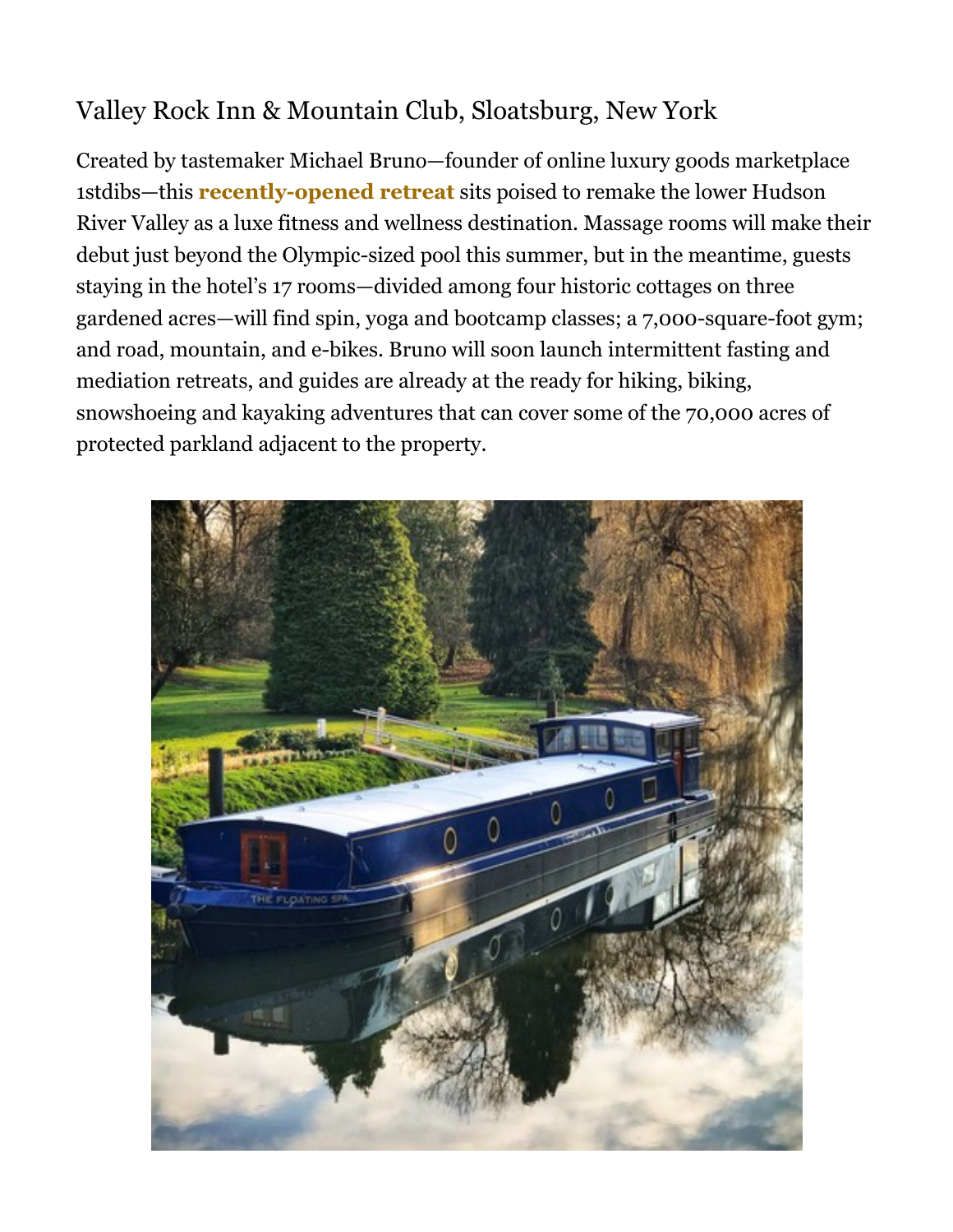### Monkey Island Estate, Bray-on-Thames, England

Fitting for a **new luxury hotel** on a private seven-acre island in the middle of the River Thames, this retreat, opening next month, will house its spa in a custom-crafted, traditional wide-beam English canal boat. Occupying an aristocratic 18th-century fishing pavilion-turned 19th-century country inn, the much anticipated **Alexandra Champalimaud**-designed 41-room residential-style hotel will treat guests to spa rituals that celebrate the power of water. Expect treatments developed in partnership with British spa brand Moss of the Isles, all of which use natural ingredients reflective of the hotel's surroundings, including rosemary, peat and horse chestnut. Not to be missed: The boat's onboard Elixir Bar, which will mix healing potions using medicinal plants and herbs grown in the hotel's teahouse.



Courtesy Borgo Santo Pietro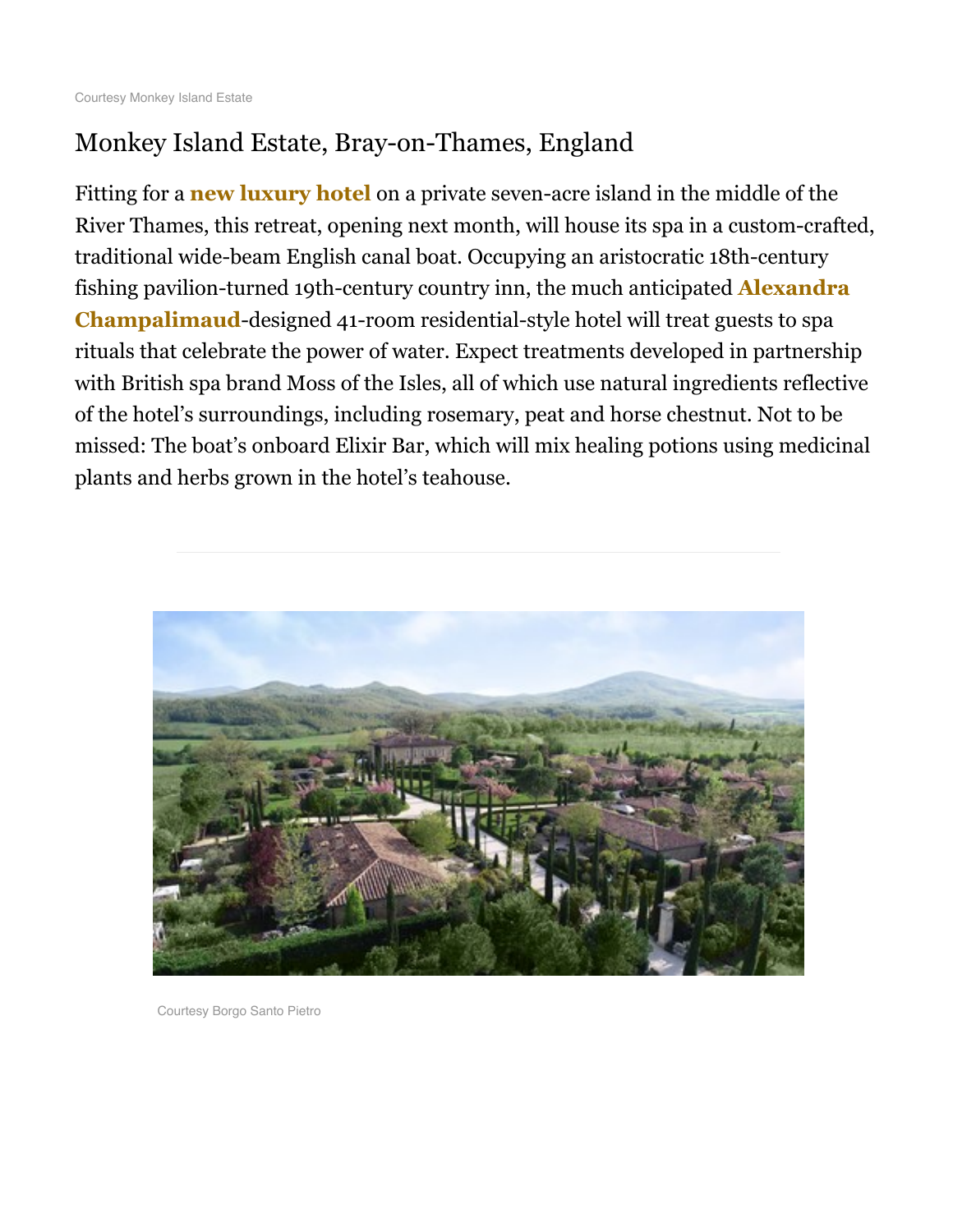### Borgo Santo Pietro, Località Palazzetto, Tuscany, Italy

Having secured a Michelin star for its farm-to-table restaurant, Meo Modo, this **Reader's Choice Award-winning getaway**, set on 220 acres in a relatively unexplored area of the Tuscan hills, recently updated its spa program. When the hotel opens for the new season in April, guests of Danish owners Jeanette and Claus Thottrup—who bought the 13th-century hamlet in which the hotel is set nearly two decades ago—can enjoy a farm-to-massage table experience in the charmingly stonewalled, red-tile-roofed spa. After years of research, Jeanette launched her Seed to Skin product line in 2018, incorporating ingredients grown on the estate, and these salves will be used in the spa starting this spring.



Richard Haughton/Courtesy Villa Lacoste

#### Villa Lacoste, Le Puy-Sainte-Réparade, France

Over the summer, this 18-month-old, 28-suite **Gold List** hotel in Provence welcomed a spa to its 60 acres of vineyards, olive groves, lavender fields and pine forests. The new wellness program boasts a pedigree as impressive as that of the hotel's design and art, which includes buildings from architects Frank Gehry and Renzo Piano and works by Damien Hirst, among others. Greg Payne, the former spa director of Amanresorts,